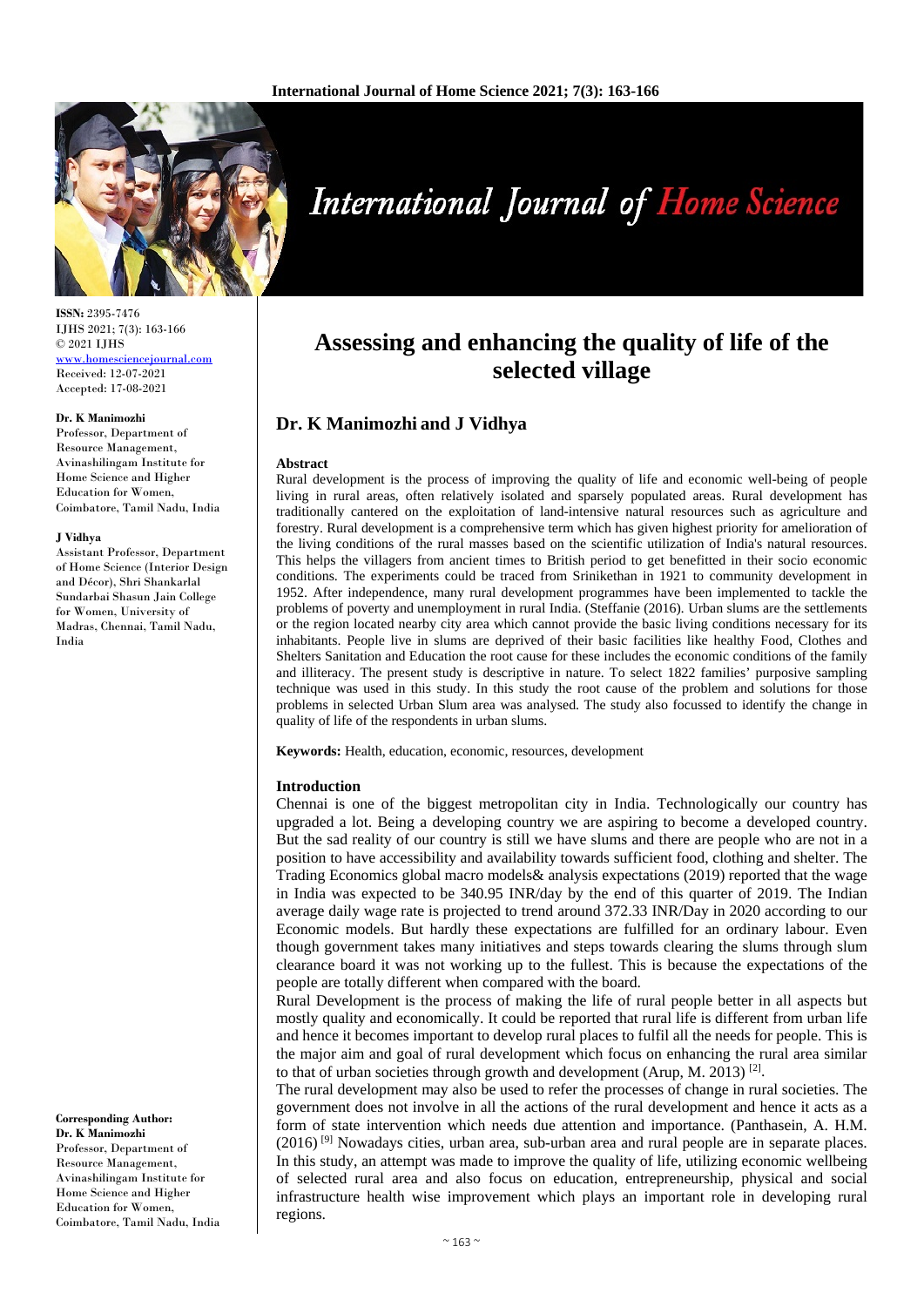The study aims at finding ways to improve the rural lives with participation of rural people. To meet the required needs of the society by including the basic necessities of people consist of food, cloth, shelter, basic literacy, primary health care and security of life and property. If either one of them is absent or in critically short supply, it may be stated that has a condition of absolute under development. Poverty, unemployment, transportation problem, lack of awareness in government policy, superstition, and infrastructure are the major problem of the villages (Sachs, J.  $(2016)$ <sup>[15]</sup>.

Quality of life is the general well-being of individuals and societies, outlining negative and positive features of life. It observes life satisfaction, including everything from physical health, family, education, employment, safety, security, freedom, religious beliefs and the environment.

Hence the present study is an attempt to assess and enhance the quality of life of the selected area with the following objectives.

- To find out the existing condition of the selected area.
- To identify the availability of resources.
- To make use of available resources to improve the quality of life.
- To evaluate the quality of life before and after the training programme.

**Hypothesis:** Training programme on utilization of available resources would definitely improve the quality of life.

**Methodology:** The study was conducted among 1822 families in Kallukuttai, a sub – urban region which is located in Velachery and its hub. Questionnaire was used to collect the information. Purposive sampling technique was used to select the families for the study.

**Major Findings:** The major findings of the study include the type of family, educational qualification, occupational status, income range and the facilities available and the problem faced by the households are tabulated and discussed below:

#### **1. Type of Family of selected Households**

Table 1 emphasis the type of family of the selected household. Family background acts as important criteria for development. The study aims at the development of healthcare in all aspects. This includes physical and mental aspects. The Situation in each family varies based on their economic conditions.

**Table 1:** Type of Family of the Households

| S. No | <b>Types of Family</b> | <b>No. of Families</b> | Percentage |
|-------|------------------------|------------------------|------------|
|       | Joint family           | 291                    |            |
|       | Nuclear family         | 1401                   |            |
|       | Single headed family   | -30                    |            |

A majority (77 per cent) of the respondents were living in nuclear families followed by 16 per cent in joint families. As it is a semi-urban society, the number of nuclear families is clearly more in number. Single parent families often feel the strain of economic issues as there is only one earning member in the family. Joint families are at an advantage here as they have more number of earning members, pensioners and have good mental health conditions compared to nuclear families. Child care is a difficult process in these areas because of the lack of Aanganwadi and Balwadi centres in the areas. This causes major health issues in the lives of the younger generation. It is also easier to identify genetic and terminal

illnesses in children of joint families rather than single headed families and nuclear families due to lack of family members.

#### **2. Age Group of the Households**

Table 2 states the age group of the selected respondents. The 1822 family comprises 6571 members which include children, adolescence adult and old aged.

**Table 2:** Age Group of the Households

| S. No | <b>Age Group</b> | Gender |               | <b>Total</b> | Percentage |
|-------|------------------|--------|---------------|--------------|------------|
|       |                  | Male   | <b>Female</b> |              |            |
|       | $0 - 12$ years   | 938    | 843           | 1781         | 27         |
|       | $12 - 20$ years  | 396    | 385           | 781          | 12         |
|       | $20 - 65$ years  | 1819   | 1798          | 3617         | 55         |
|       | Above 65 years   | 180    | 2.12          | 392          |            |

The classification of age group was made based on the stages of development of age given by Elizabeth Hurlock in Developmental Psychology. The table shows that more than half of the respondents (55 per cent) are between the age group of 20 - 65 years followed by 27 per cent of the respondents below 12 years. Hence from this it is clear that most of the households taken for this study belong to adulthood.

#### **3. Educational Status of the Households**

Education is the most importan**t** tool in today's modern world. Education empowers one and all to achieve one's life goals. Education is important in all age-groups. Children learn many subjects and many life skills through their education at school. Build awareness of the importance of Education for rural people as a crucial step to achieving (Aijuan. (2018). It helps to overcome the urban-rural education gap, to increase access to basic Education for rural people and to improve the quality of basic education in rural areas. Table 3 portrays the educational status of the selected respondents.

**Table 3:** Educational Status of the Households

| S. No | <b>Educational Status</b> | <b>Frequency</b> |             |      | <b>Total Percentage</b> |
|-------|---------------------------|------------------|-------------|------|-------------------------|
|       |                           |                  | Male Female |      |                         |
|       | Illiterate                | 1370             | 1686        | 3056 | 46                      |
|       | Primary                   | 651              | 603         | 1254 | 19                      |
| 3     | Secondary                 | 422              | 470         | 892  | 14                      |
|       | <b>Higher Secondary</b>   | 503              | 363         | 866  | 13                      |
|       | College                   | 303              | 200         | 503  |                         |

Nearly half of the respondents (46 per cent) of the total respondents are illiterates. Education is the most important criteria to be taken account. Education has to be given to all irrespective of their social and economic conditions. Through the questionnaire it is found out that out of these 6571 members 3056 people are illiteratesin which 1370 were males and 1686 were females. The table also reveals that only 8 per cent comprising of 303 women and 200 men had their college education.

#### **4. Total monthly income of the Households**

Household income is a frequently reported economic statistic. Because many households consist of a single person, median household income is usually less than median family income, another frequently reported economic statistic, because a household consisting of a single person is not included in the average family income calculation. (Ward, Neil and Brown, David,  $2009$ <sup>[22]</sup>. Table 4 explains the total monthly income of the selected households.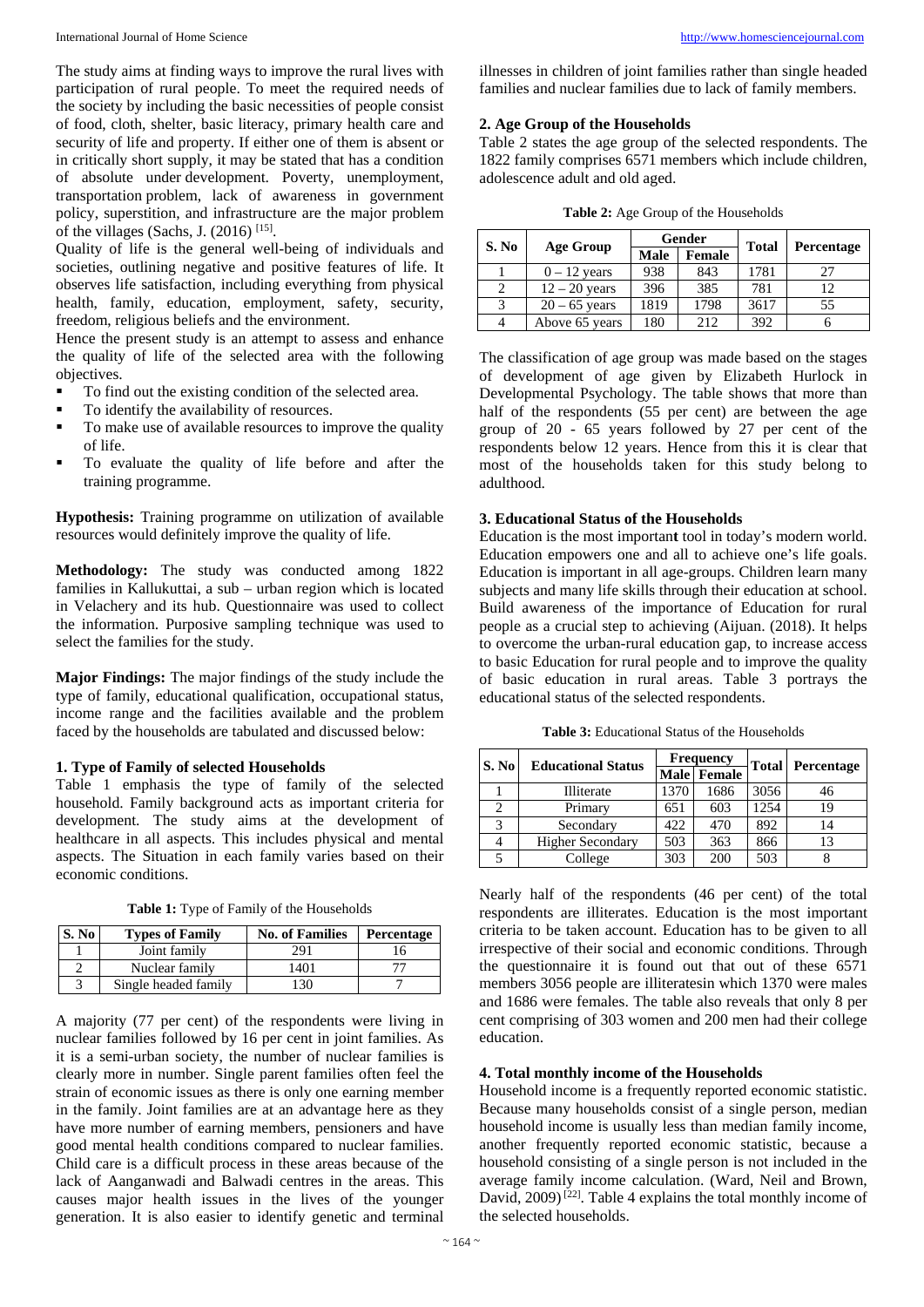| S. No | <b>Total Monthly Income</b> | <b>No. of Families</b><br>$(N = 1822)$ | Percentage |
|-------|-----------------------------|----------------------------------------|------------|
|       | Up to Rs. $5000$            | 937                                    |            |
|       | $Rs. 5001 - Rs. 7500$       | 522                                    | 29         |
| 3     | $Rs. 7501 - Rs. 10000$      | 312                                    |            |
|       | Above Rs. 10000             |                                        |            |

**Table 4:** Total Monthly Income of the Family

The above table 4 shows that most of the respondents (51 per cent) make an income of less than or equal to Rs. 5000 per month. This is followed by 29 per cent of the respondents making an income of Rs.  $5001 -$  Rs. 7500. This shows that majority of the families make an income below Rs. 7500. Hence the minimum income they earn and most of the family falls under the categories clearly shows they are not able to fulfil their daily needs.

#### **5. Facilities available and requirement of overall village**

Since the slum is quite away from the city, they don't have much facility available for them. They don't even have basic facilities. Table 5 give details about the health, education and other facilities that are available and accessible to the households.

Table 5: Facilities Available and the requirement

| S. No | <b>Facilities of the Village</b> | <b>Existing</b>                          |
|-------|----------------------------------|------------------------------------------|
|       | Health                           | 1 – Anganwadi Centre                     |
|       | Education                        | Nil                                      |
| 3     | <b>Other Facilities</b>          | 20 - Street lights<br>$10 - Water$ tanks |
|       |                                  | $30 - Self Help$ Groups                  |

The above table shows that among the different facilities analysed it could be found that the village has one Anganwadi Centre, 20 Street lights and 10 Water tanks. Apart from this there are 30 Self Help Groups functioning in the selected village. Apart from this there are no other facilities available in the village. There is no government or private hospitals doctors available for them. Since the population of the area is little huge they are in need of one hospital. Public health centre and at least two anganwadi centres is essential. So far there are no schools in the area. Besides all these things the area needs other facilities like transport, Police station and Banking and cooperative facilities. This area needs at least one play ground to encourage sports and other activities among children and Fair price shop.

#### **6. Health Problem identified in the Area**

Health is a state of physical, mental and social well-being in which disease and infirmity are absent. The meaning of health has evolved over time. In keeping with the biomedical perspective, early definitions of health focused on the theme of the body's ability to function; health was seen as a state of normal function that could be disrupted from time to time by disease. (World Bank, 1975).

**Table 6:** Health Problem identified in the Area

| S. No | <b>Health Problem</b> | <b>Frequency</b> |               |              |                   |
|-------|-----------------------|------------------|---------------|--------------|-------------------|
|       |                       | <b>Male</b>      | <b>Female</b> | <b>Total</b> | <b>Percentage</b> |
|       | Diabetes              | 428              | 513           | 941          | 33                |
|       | Blood pressure        | 493              | 372           | 865          | 30                |
|       | Anaemia               | 43               | 256           | 299          | 10                |
|       | Under nutrition       | 432              | 345           | 777          | フフ                |

From the above table 6 the health problems of the people living the area are given. Nearly 800 children are under nutritious and people suffer from disease like anaemia, blood pressure and diabetes. Among the households 33 per cent people are having diabetes followed by 30 per cent identified with blood pressure.

#### **Conclusion**

The development of a country does not depend upon simply economic development. It needs to improve on all levels in a stable and sustainable manner. That includes an improvement in the health and wellness sector as well. There can be no hope for economic development if the human resources of the nation fall short and find it difficult to perform their duties due to lack of resources and health issues. From the data gathered, it is safe to conclude that the lack of resources and facilities has resulted in several diseases that are seriously affecting the physical and mental health of the citizens. It is also clear that those who live in the rural areas are the most affected people. So, it is also imperative that those who benefit from the facilities need to takes initiatives to contribute for the improvement of healthcare and proper facilities. It is only stable, national development if the urban parts of the country use their capabilities and resources to educate those regions that still remain underdeveloped. This analysis is accompanied by a reflection on public policy that takes two forms. First, a critical analysis has been made of the policies implemented, their key features and their Limitations. Second, a large part of the research conducted on this question is aimed at the implementation of new rural development policies and of recommendations to public decision-makers: this expresses a need to translate reflection into concrete measures and operational solutions that can produce results in the near future, and a desire to serve the actors of Development.

#### **References**

- 1. Anil K Rajvanshi. Roadmap for Rural India, Current Science, 2016, 111(1).
- 2. Arup, M. Effect of land acquisition and displacement on education: An anthropological study. International Journal of Research in Sociology and Social Anthropology 2013.
- 3. Chalapati S. Sufficiency economy as a response to the problem of poverty in Thailand. Asian Soc. Science 2008;4:3–6.
- 4. Chukwuedozie KA, Patience CO. The Effects of ruralurban migration on rural communities of southeastern Nigeria. Int. J. Popul. Res 2013;12:1–10.
- 5. Hurlock, Elizabeth B. (Elizabeth Bergner), 1898-1988. Developmental psychology: A life-span approach. New York: McGraw-Hill 1980.
- 6. Wasiyoddin, Niranjan K. Social work and Community Participation, ABD publishers. Jaipur. 2019, 49-51.
- 7. Moseley, Malcolm J. Rural development: principles and practice (1. publ. Ed.). London [ea.]: SAGE. 2003, 7. ISBN 978-0-7619-4766-0.
- 8. Nayak KB. Rural Development and Underdevelopment. Department of sociology, Sant Gadget Baba Amravati University, Maharashtra. 2008, Pp.43.
- 9. Panthasein AHM. The King's Sufficiency Economy, Analysed by Economist's Definitions; Thailand Development Research Institute (TDRI): Bangkok, Thailand, 1999. Societies, 2016;6(26):18-20